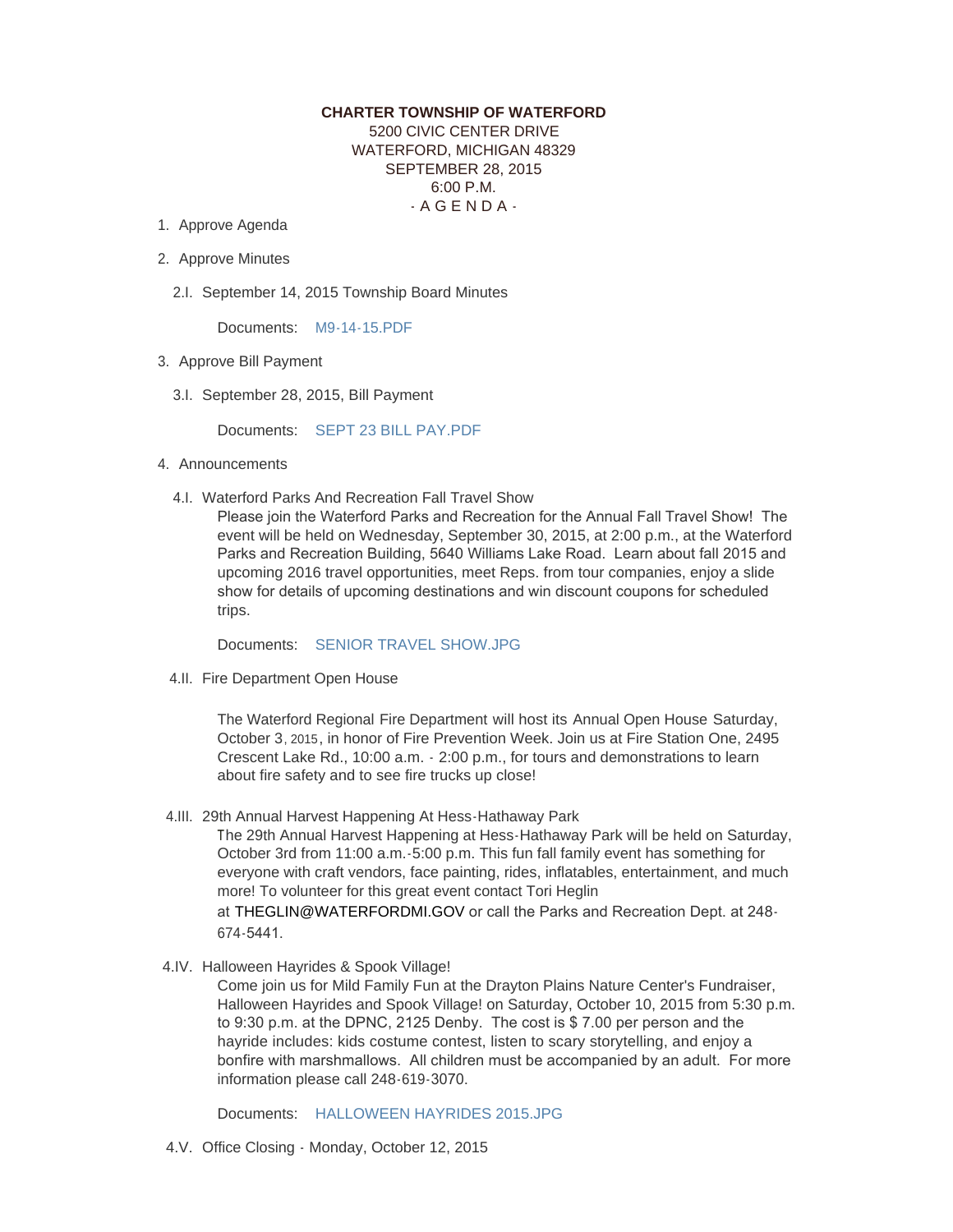Please note that the Township Offices will be closed on Monday, October 12, 2015, in observance of Columbus Day. Emergency services will be available.

4.VI. October 13, 2015, Township Board Meeting

Please be advised due to Township Offices being closed on Monday, October 12, 2015, the Township Board Meeting will be held on Tuesday, October 13, 2015, at 6:00 p.m. in the Township Hall Auditorium.

4.VII. Funtober At Hess Farm

Grab your family & friends and come out to Hess-Hathaway Park on Saturday, October 17, 2015, for **FUNTOBER at Hess Farm**. Enjoy a local color tour hayride taking off at 1:30 p.m., 3:30 p.m., and 5:30 p.m., farm and stroll with one of our farmers on an official animal tour scheduled at 2:30 p.m. and 4:30 pm., and pick up pumpkins (\$2-\$4). The cost is \$5.00 per person. For more information please contact Waterford Parks and Recreation at 248-674-5441.

Documents: [FUNTOBER AT HESS FARM.PNG](http://mi-waterford.civicplus.com/AgendaCenter/ViewFile/Item/144?fileID=2146)

4. VIII. 14th Annual Waterford Parks And Recreation Apple Pie Sale

The 14th Annual Waterford Parks and Recreation Apple Pie Sale will be held Tuesday, October 20, 2015, through Friday, October 23, 2015, at the Waterford Recreation Center, 5640 Williams Lake Road. Due to large demand for their delicious pies, order early!! Crumb Top and Sugar Free pies by order only. For more information please call 248-674-4881.

Documents: [APPLIE PIE SALE.PDF](http://mi-waterford.civicplus.com/AgendaCenter/ViewFile/Item/148?fileID=2148)

4.IX. New Web-Site Revealed

The new Township website was released on Tuesday, September 22, 2015. We would like to thank the IS Department and recognize Andrew Mutch, IS Dept. and Shelly Robinson, Supervisor's Office, for their teamwork and dedication to this project.

- 5. Reports
	- 5.I. Clerk's Office Report July 2015

Documents: [CLERKS REPORT JULY 2015.PDF](http://mi-waterford.civicplus.com/AgendaCenter/ViewFile/Item/120?fileID=825)

5.II. Library Report - August 2015

Documents: [LIBRARY REPORT - AUG 2015.PDF](http://mi-waterford.civicplus.com/AgendaCenter/ViewFile/Item/137?fileID=2064)

5.III. Parks And Recreation Report - August 2015

Documents: [PR REPORT TWP BOARD AUG 2015.PDF](http://mi-waterford.civicplus.com/AgendaCenter/ViewFile/Item/158?fileID=2169)

5.IV. Police Department Report - August 2015

Documents: [PD REPORT - AUGUST 2015.PDF](http://mi-waterford.civicplus.com/AgendaCenter/ViewFile/Item/155?fileID=2152)

5.V. Treasurer's Report - August 2015

Documents: [TREASURERS REPORT AUGUST 2015.PDF](http://mi-waterford.civicplus.com/AgendaCenter/ViewFile/Item/131?fileID=826)

- 6. Old Business
	- 6.I. Fire Department Part-Time MechanicRequest